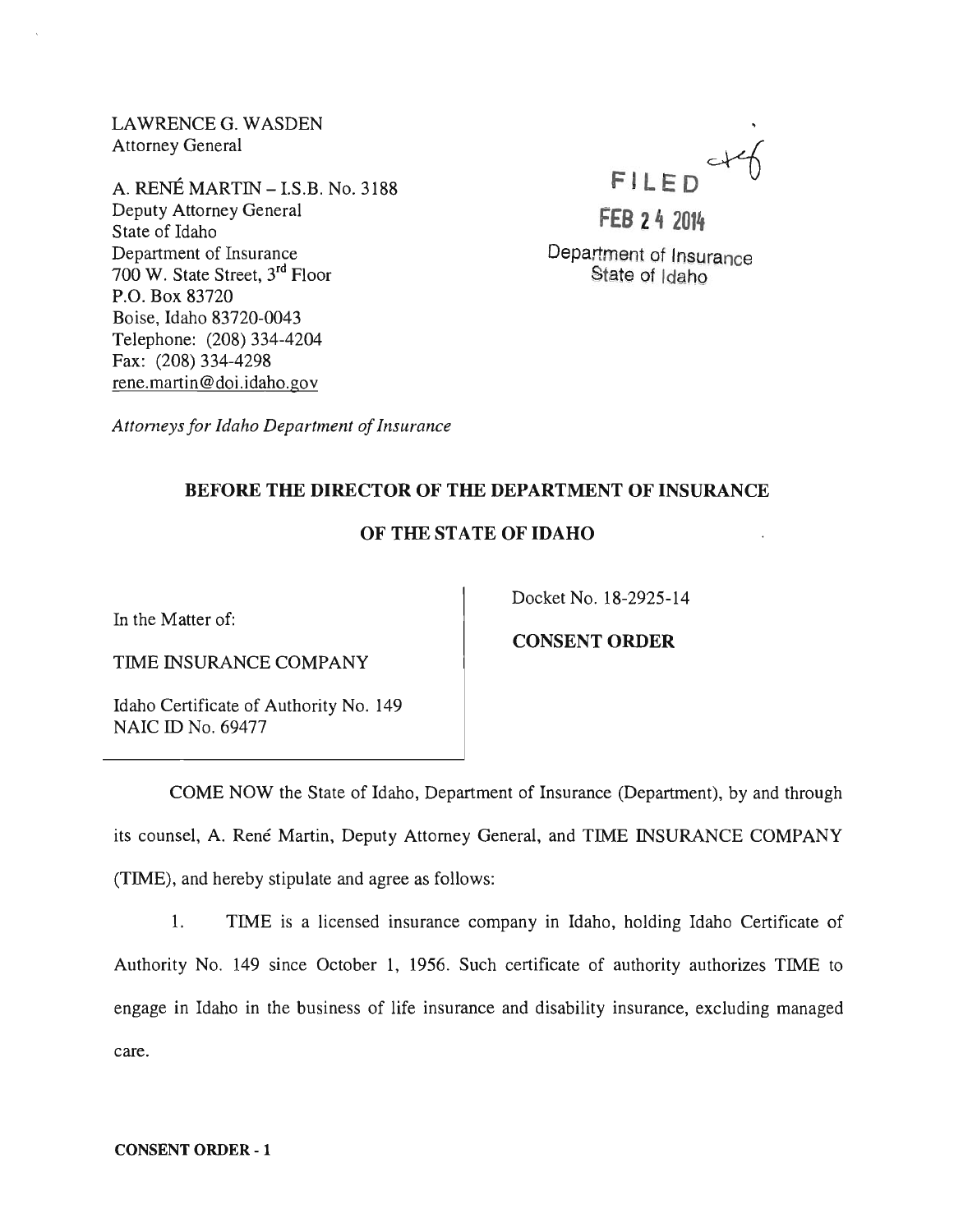2. Section 41-2103 of the Idaho Insurance Code, title 41, Idaho Code, entitled "Scope and format of policy," provides that "[n]o policy of disability insurance shall be delivered or issued for delivery in [Idaho] unless it otherwise complies with [the Idaho Insurance Code]" and with the specific provisions set forth in Idaho Code  $\S$  41-2103(1) through  $-(9)$ .

3. Beginning on July 1,2009, the effective date of an amendment to such subsection by the Idaho Legislature, subsection (3) of Idaho Code § 41-2103 has provided as follows:

> (3) [The policy of disability insurance] shall purport to insure only one (1) person, except that a policy may insure, originally or by subsequent amendment, upon the application of an adult member of a family, who shall be deemed the policyholder, any two (2) or more eligible members of that family, including husband, wife and any other dependent or dependents. As used in this subsection (3) and for all new and renewing policies, "dependent" includes an unmarried child under the age of twenty-five (25) years and who receives more than one-half (1/2) of his financial support from the parent, or an unmarried child of any age who is medically certified as disabled and dependent upon the parent.

4. TIME's individual limited benefit policy form #497.001.ID, filed with the Department on April 9, 2008, included a definition of the term "dependent" that failed to comply with the definition of "dependent" provided in Idaho Code § 41-2103(3), as amended, as described in paragraph 3 above. When the definition of "dependent" was modified through the amendment to Idaho Code § 41-2103(3) referenced in paragraph 3 above, TIME failed to amend the definition of such term in individual limited benefit policy form #497.00 LID to conform with the change in Idaho law.

5. On January 15, 2013, TIME filed with the Department SERFF filing ASWX-0128771906 as an individual major medical plan with PPACA Endorsement Rider B460.ID. Such form amended the definition of "dependent," as used by TIME in its individual major medical policy, to age 26, bringing the definition into compliance with the Patient Protection and Affordable Care Act.

### CONSENT **ORDER·** 2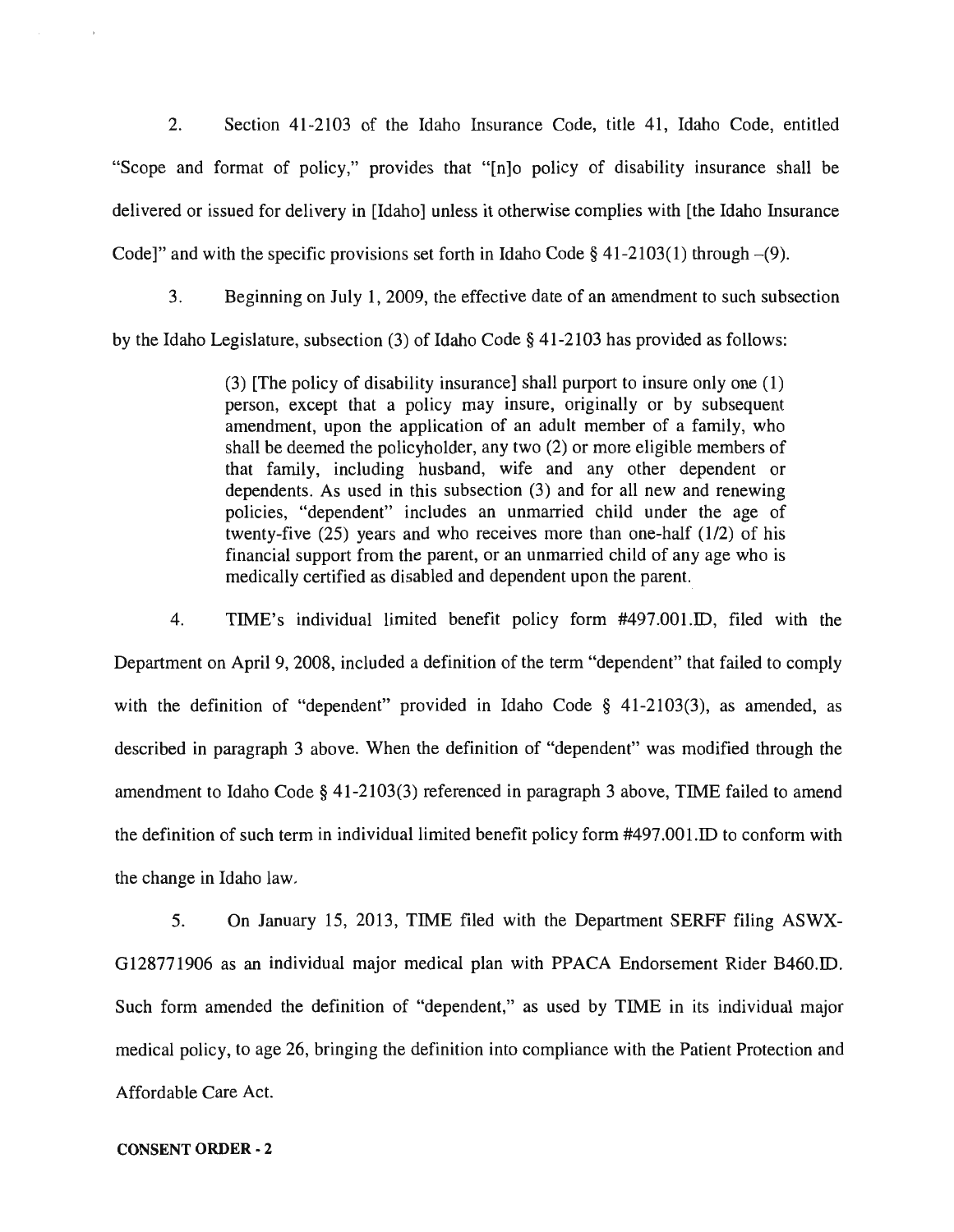6. TIME admits that, for the period from July 1, 2009, to January 15, 2013, the definition of "dependent" set forth in TIME's individual limited benefit policy forms filed with the Department, as described herein, failed to comply with the definition of "dependent" provided in Idaho Code § 41-2103(3) as amended effective July 1, 2009, and that such noncompliance constituted a violation of Idaho Code § 41-2103(3).

7. On January 31, 2013, TIME provided to the Department both a letter and a notarized statement representing that no claims were denied or coverage declined or rejected due to its noncompliance with Idaho Code § 41-2103(3) during the time period from July 1,2009 to January 15, 2013. The Department relies on such representation in entering into this Consent Order.

### **SANCTION**

8. As a sanction for the violation referenced above, the Department and TIME agree that TIME shall pay to the Department an administrative penalty in the amount of five thousand dollars (\$5,000) by no later than February 25,2014.

9. TIME agrees that in the future it will comply with all requirements of the Idaho Insurance Code and rules promulgated thereunder, and specifically with all requirements of Idaho law relating to its policies filed with the Department.

10. TIME acknowledges that this is an administrative action that is required to be reported on Department licensing applications and license renewal forms.

11. This Consent Order constitutes full and final resolution of all matters addressed herein, and the Department agrees that, upon execution of this Consent Order by TIME and TIME's full compliance with all terms and conditions set forth herein, the Department shall seek no further sanctions for the violation addressed herein.

#### CONSENT ORDER - 3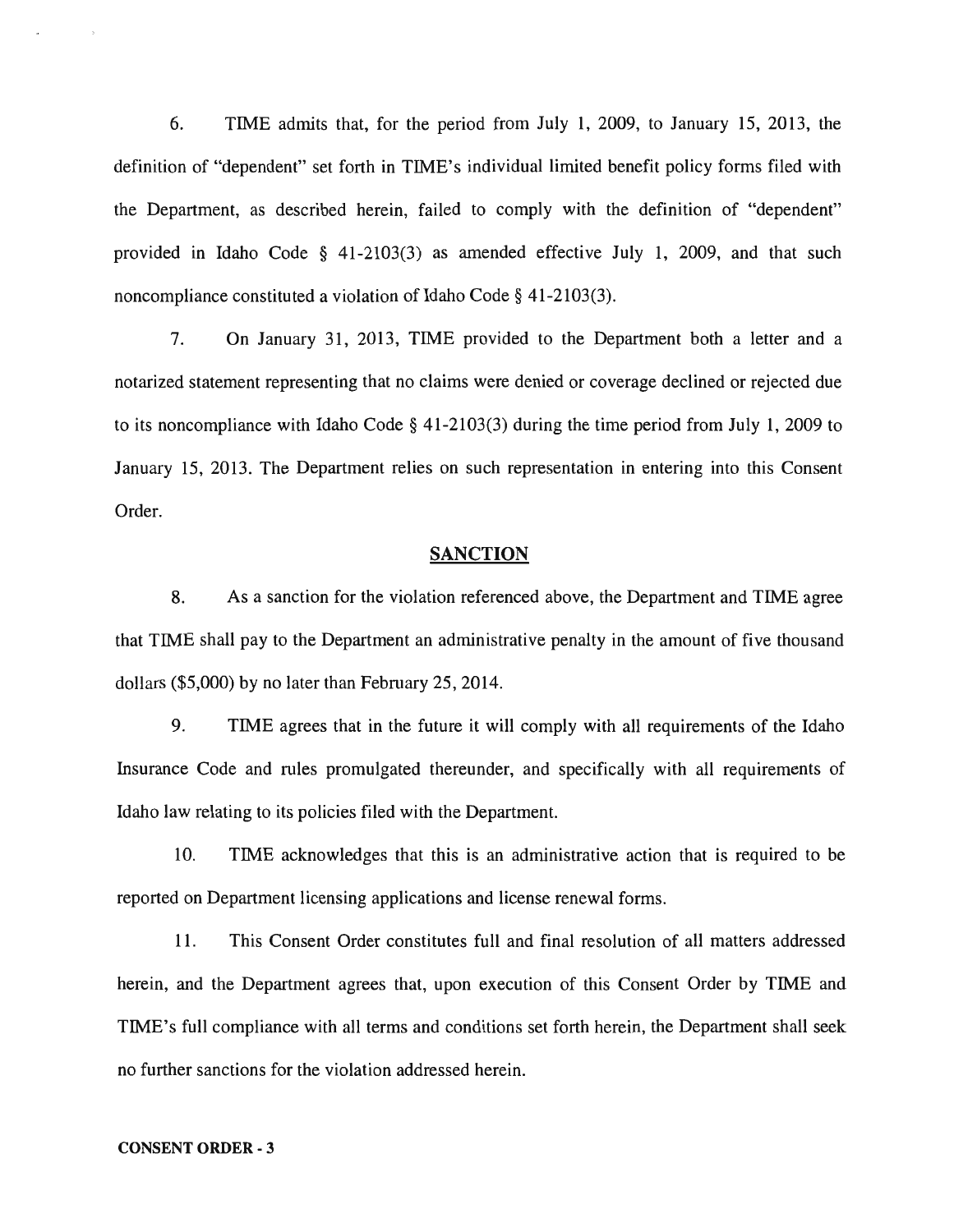|                                         | TIME INSURANCE COMPANY                                              |
|-----------------------------------------|---------------------------------------------------------------------|
|                                         | By:<br>Legatatory Cause Trace and<br>Title (Nac)<br>Assurant Health |
| DATED this 24 day of February, 2014.    |                                                                     |
|                                         | <b>STATE OF IDAHO</b><br>DEPARTMENT OF INSURANCE                    |
|                                         | <b>WESTON TREXLER</b><br>Bureau Chief, Product Review               |
| IT IS SO ORDERED.                       |                                                                     |
| $24$ <sup>th</sup> day of<br>DATED this | .2014.                                                              |
|                                         | <b>STATE OF IDAHO</b><br>DEPARTMENT OF INSURANCE                    |
|                                         | WILLIAM W. DEAL<br>Director                                         |
|                                         |                                                                     |
|                                         |                                                                     |
|                                         |                                                                     |
|                                         |                                                                     |
|                                         |                                                                     |

 $\bar{\mathbf{x}}$